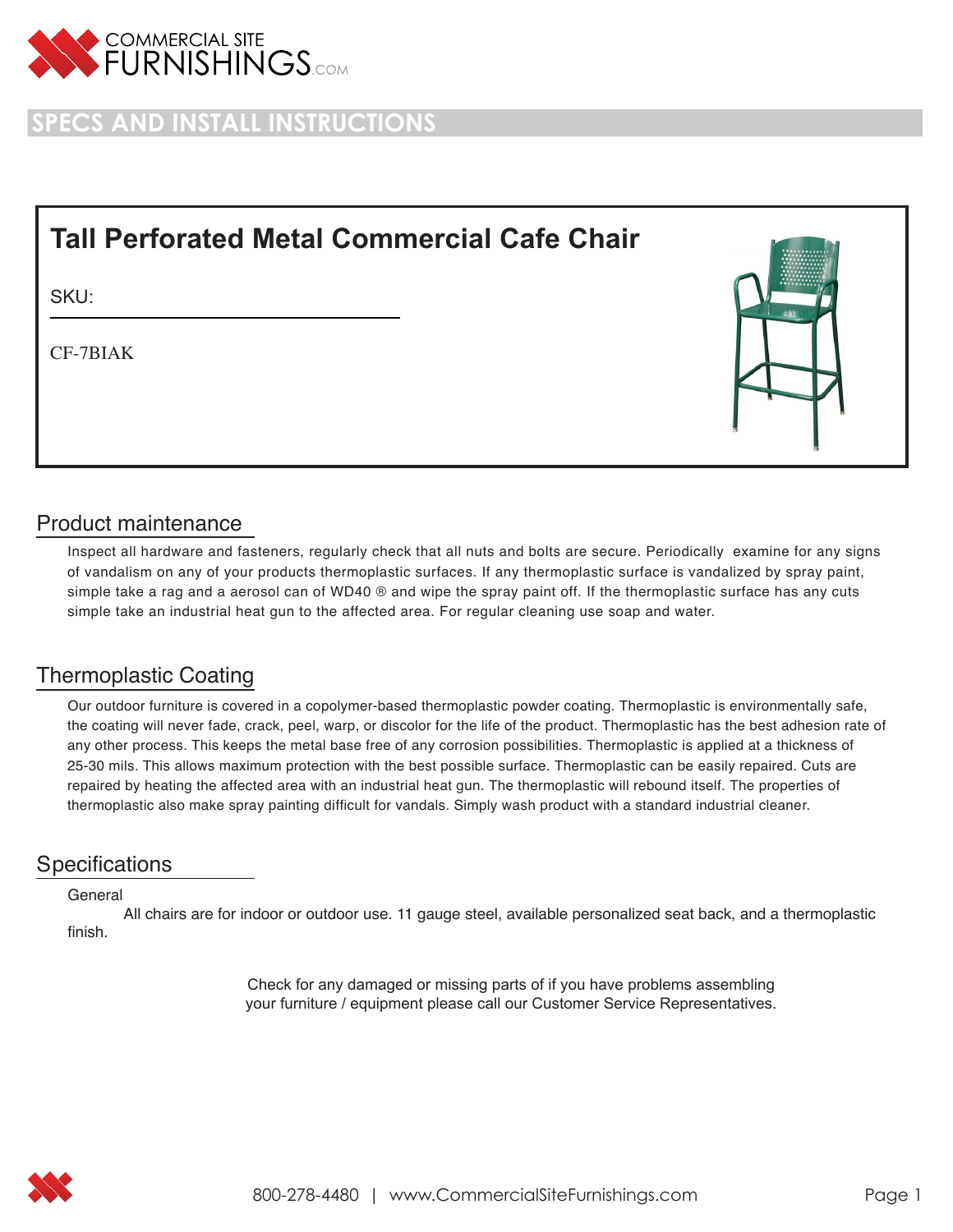Top view

Seat Side view









| Available Styles | Quantities | Hardware |
|------------------|------------|----------|
| Perforated Metal |            |          |